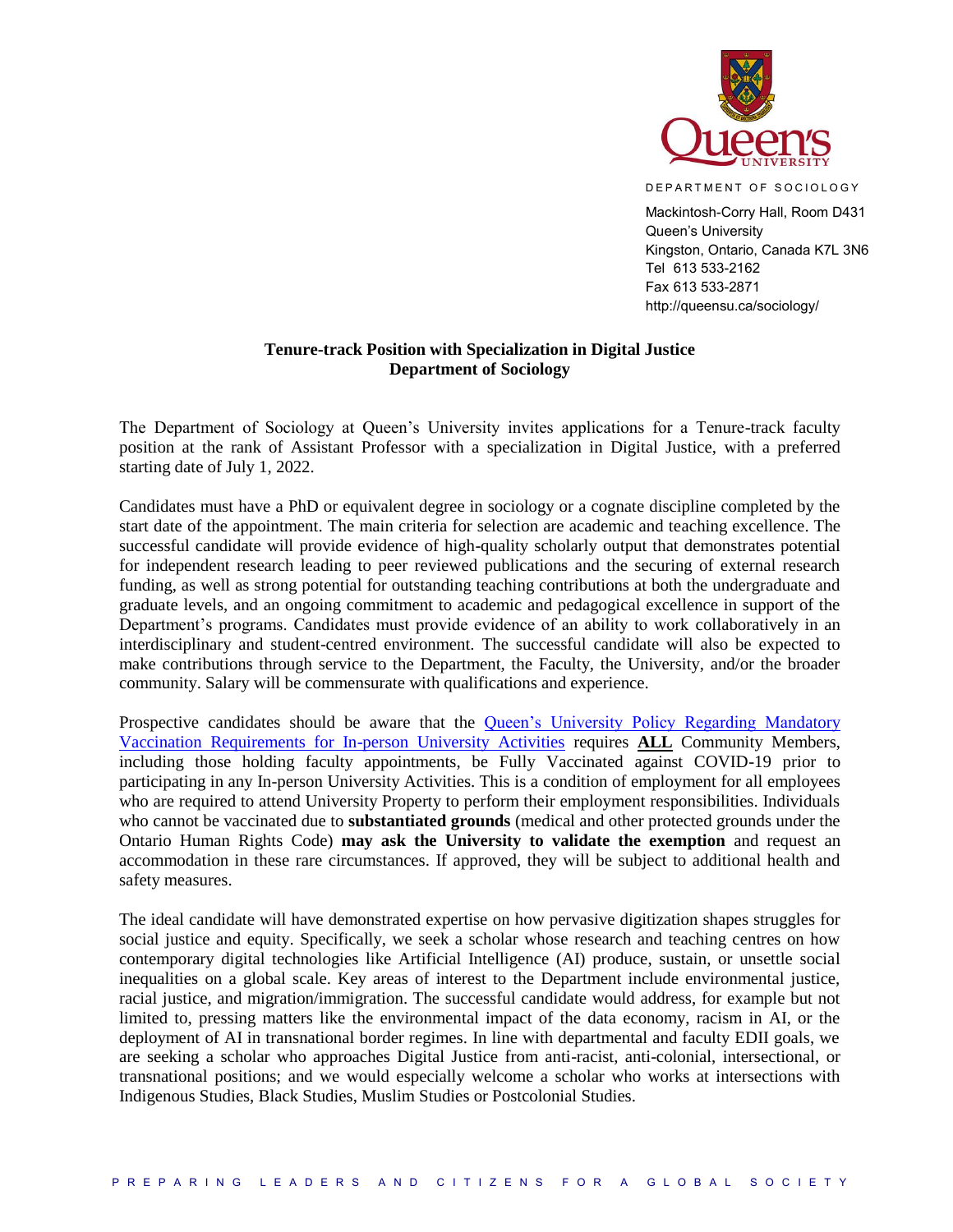This position will elevate departmental expertise on pressing social justice issues related to AI and other digital technologies and will enhance two streams in the Department: Social Justice and Media, Information & Surveillance. Although the position is based in the Department of Sociology, the successful applicant will also be expected to liaise with and help support interdisciplinary programs on campus including Black Studies, Muslim Studies, Indigenous Studies, or the minor in Artificial Intelligence, as appropriate. Interdisciplinary work with other departments and faculties such as, Development Studies, Computing, Law and Engineering, is encouraged and will build on the Department's existing interdisciplinary links.

People from across Canada and around the world come to learn, teach and carry out research at Queen's University. Faculty and their dependents are eligible for an extensive benefits package including prescription drug coverage, vision care, dental care, long term disability insurance, life insurance and access to the Employee and Family Assistance Program. You will also participate in a pension plan. Tuition assistance is available for qualifying employees, their spouses and dependent children. Queen's values families and is pleased to provide a 'top up' to government parental leave benefits for eligible employees on maternity/parental leave. In addition, Queen's provides partial reimbursement for eligible daycare expenses for employees with dependent children in daycare. Details are set out in the Queen's-QUFA Collective Agreement. For more information on employee benefits, see [Queen's Human](http://www.queensu.ca/humanresources/)  [Resources.](http://www.queensu.ca/humanresources/)

Additional information about Queen's University can be found on the [Faculty Recruitment and Support](http://www.queensu.ca/facultyrecruitment) website. The University is situated on the traditional territories of the Haudenosaunee and Anishinaabe, in historic Kingston on the shores of Lake Ontario. Kingston's residents enjoy an outstanding quality of life with a wide range of cultural, recreational, and creative opportunities. Visit [Inclusive Queen's](https://www.queensu.ca/inclusive/) for information on equity, diversity and inclusion resources and initiatives.

The University invites applications from all qualified individuals. Queen's is strongly committed to employment equity, diversity and inclusion in the workplace and encourages applications from Black, racialized/visible minority and Indigenous/Aboriginal people, women, persons with disabilities, and 2SLGBTQ+ persons. All qualified candidates are encouraged to apply; however, in accordance with Canadian immigration requirements, Canadian citizens and permanent residents of Canada will be given priority.

To comply with federal laws, the University is obliged to gather statistical information as to how many applicants for each job vacancy are Canadian citizens / permanent residents of Canada. Applicants need not identify their country of origin or citizenship; however, all applications must include one of the following statements: "I am a Canadian citizen / permanent resident of Canada"; OR, "I am not a Canadian citizen / permanent resident of Canada". Applications that do not include this information will be deemed incomplete. **Please include this statement at the top of your CV.**

In addition, the impact of certain circumstances that may legitimately affect a nominee's record of research achievement will be given careful consideration when assessing the nominee's research productivity. Candidates are encouraged to provide any relevant information about their experience and/or career interruptions.